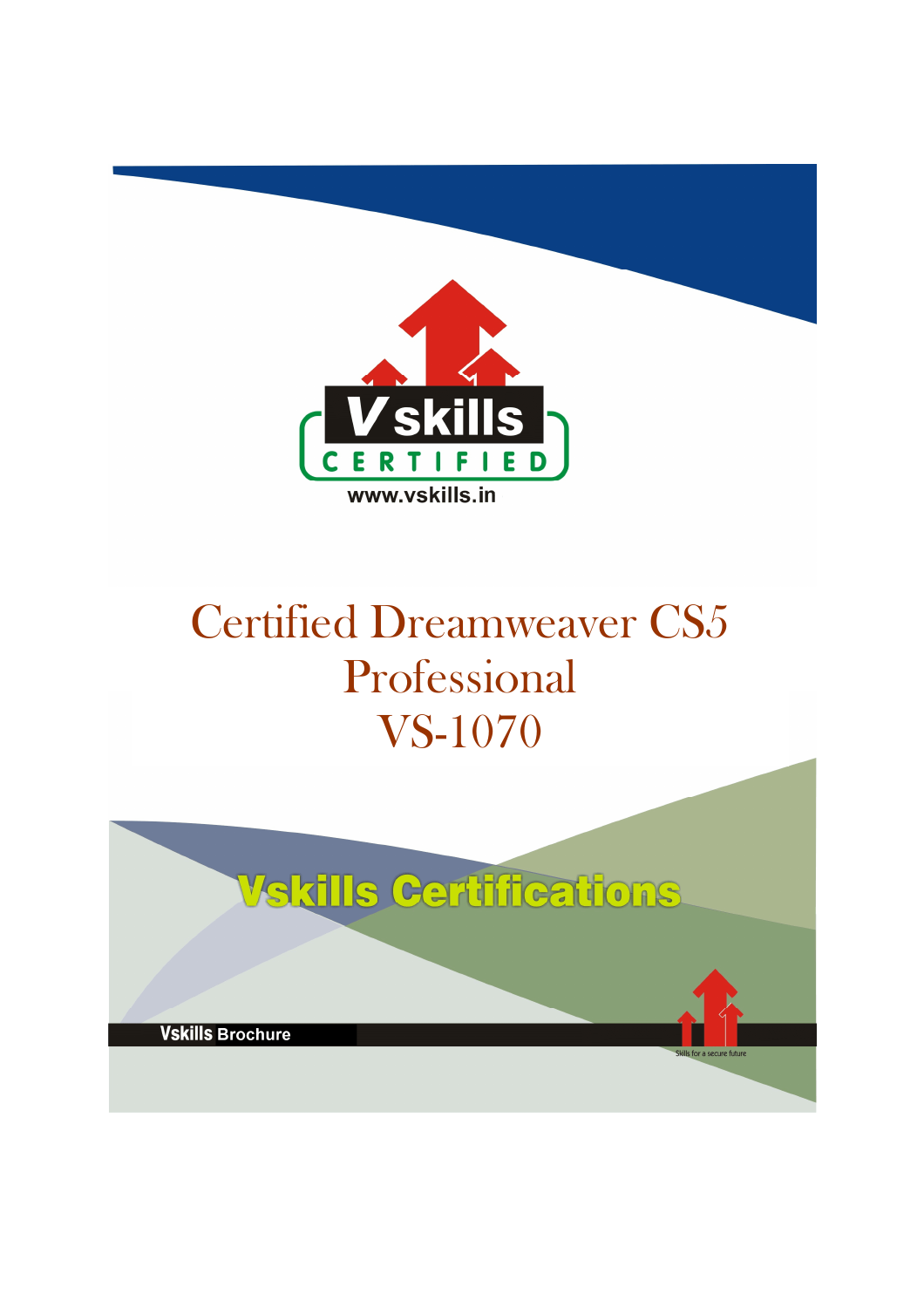# Certified Dreamweaver CS5 Professional

### Certification Code VS-1070

Vskills Dreamweaver CS5 Professional certification assesses the candidate for a company's website and web application development and maintenance needs. The certification tests the candidates on various areas in HTML and dreamweaver which include knowledge of syntax and semantics of various tags of HTML, usage and techniques of dreamweaver.

### Why should one take this certification?

This Course is intended for professionals and graduates wanting to excel in their chosen areas. It is also well suited for those who are already working and would like to take certification for further career progression.

Earning Vskills Dreamweaver CS5 Professional Certification can help candidate differentiate in today's competitive job market, broaden their employment opportunities by displaying their advanced skills, and result in higher earning potential.

### Who will benefit from taking this certification?

Job seekers looking to find employment in website and web application development and maintenance department of various companies, students generally wanting to improve their skill set and make their CV stronger and existing employees looking for a better role can prove their employers the value of their skills through this certification

#### Test Details

- Duration:  $60$  minutes
- $\mathbf{N}$ o. of questions:  $50$
- Maximum marks: 50, Passing marks:  $25(50\%)$

There is no negative marking in this module.

#### **Fee Structure**

Rs. 3,499/- (Excludes taxes)\*

\*Fees may change without prior notice, please refer http://www.vskills.in for updated fees

#### Companies that hire Vskills Certified Dreamweaver CS5 Professional

Dreamweaver CS5 professionals are in great demand. Companies specializing in Integration Services are constantly hiring knowledgeable professionals. Various web development, telecom and IT companies also need dreamweaver professionals for their website and web application development and maintenance needs.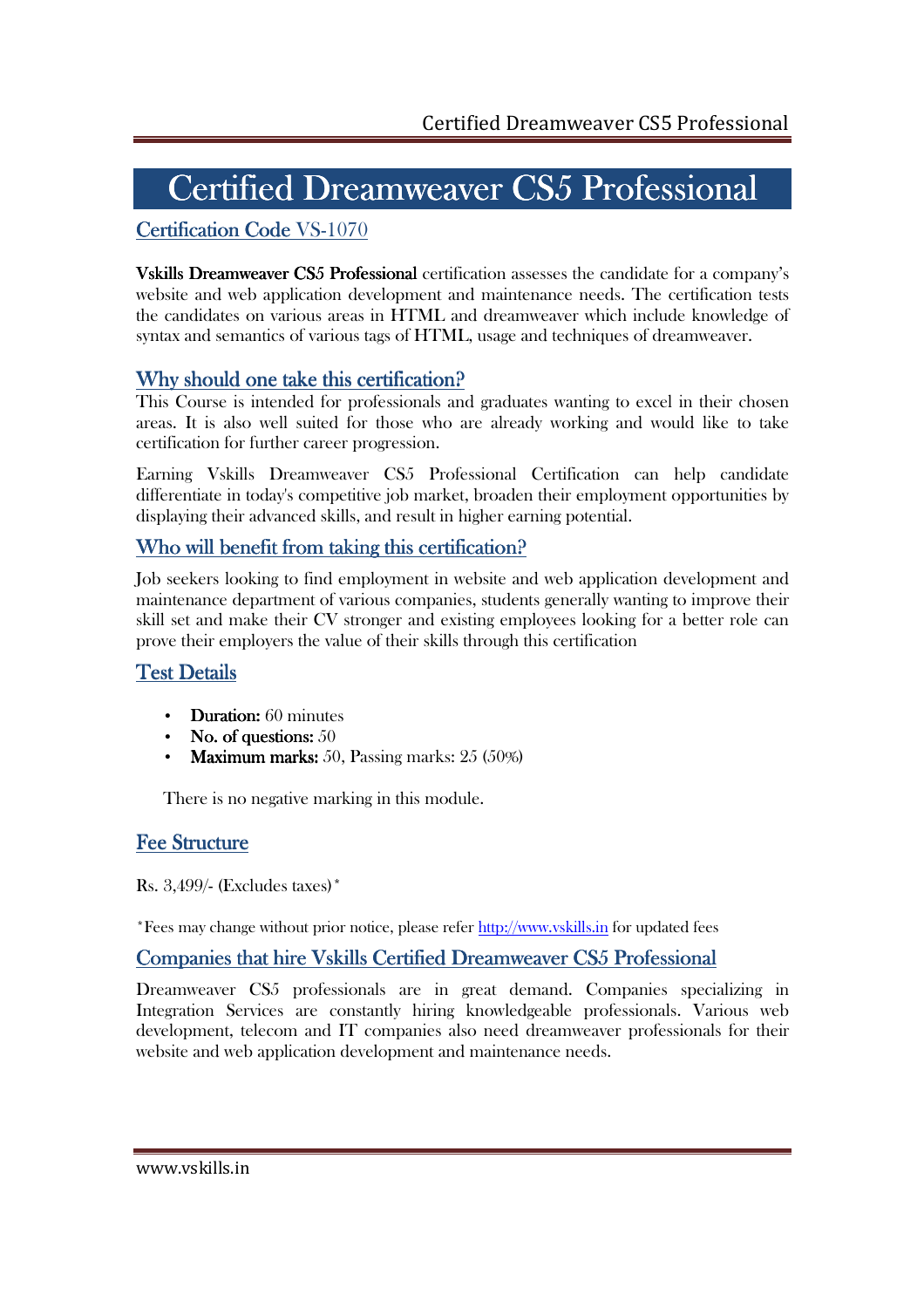# **Table of Contents**

### 1. Introduction

1.1 Evolution of dreamweaver

1.2 Components of dreamweaver window

### 2. Text and Formatting

- 2.1 Adding Text, special characters and space
- 2.2 Text Styling (bold, italic, color, etc.)
- 2.3 Paragraph Formatting (indent and align)

## 3. List

- 3.1 Lists Insertion
- 3.2 List Types (ordered, definition, etc.)

### 4. Links

- 4.1 Links and types (relative and absolute)
- 4.2 Named Anchor
- 4.3 Navigation bar and menu
- 4.4 Submenus and Rollover buttons

### 5. Images

- 5.1 Image formats
- 5.2 Adding Images, customize size and other properties
- 5.3 Background Images
- 5.4 Image Maps and rollover images

## 6. Multimedia

- 6.1 Audio and Video formats
- 6.2 Audio, Video, Flash and Java applets insertion

## 7. HTML Table

- 7.1 Adding and Formatting table
- 7.2 Modifying table, cell, row and column properties
- 7.3 Merging and Splitting cells

## 8. HTML Form

- 8.1 Form Concepts and elements
- 8.2 Form Controls, label and fieldset tags
- 8.3 Spry Controls and validation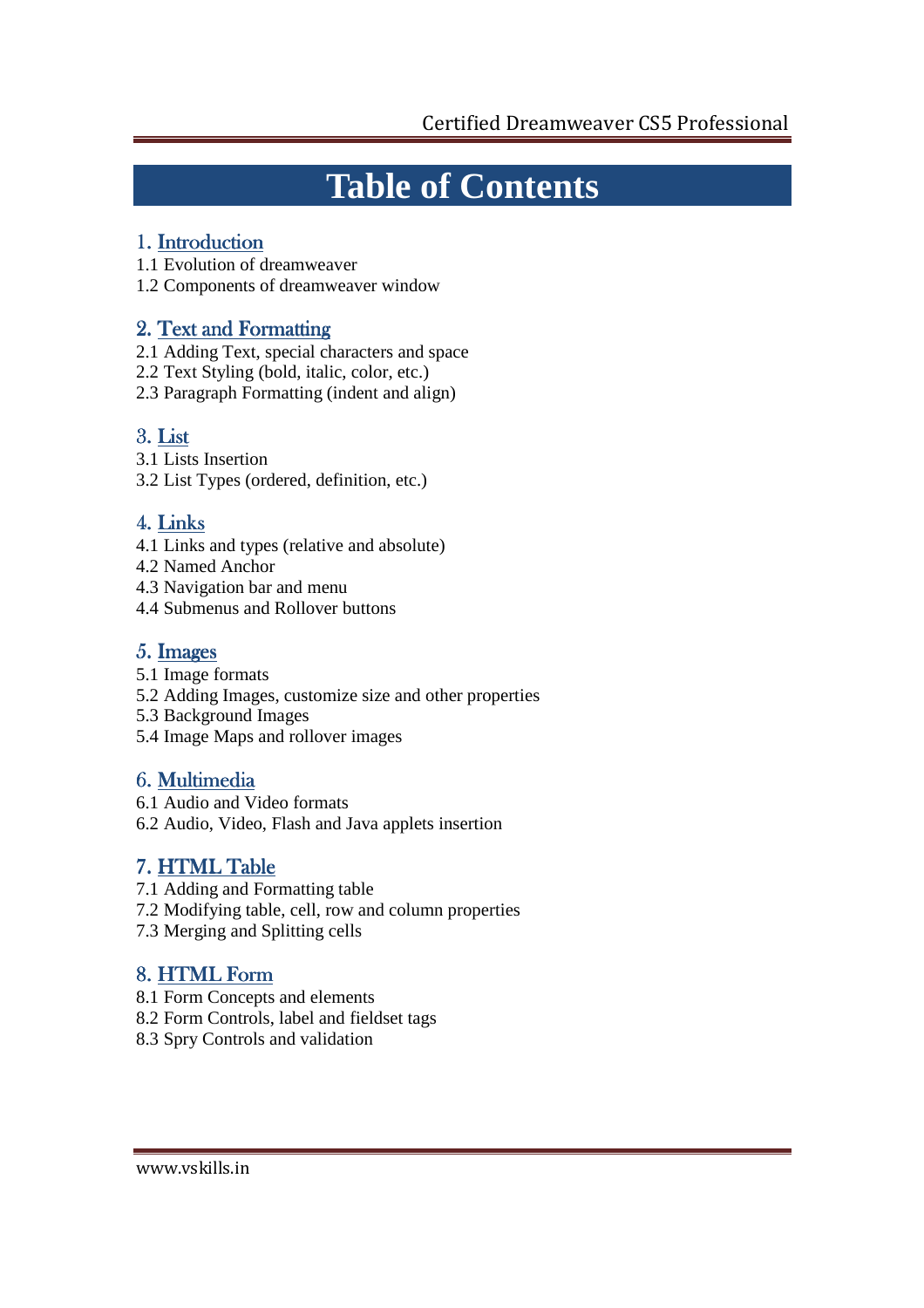### 9. Page Layout

- 9.1 Web Page layouts and types
- 9.2 div and span tags
- 9.3 Float Layout
- 9.4 Absolute Positioning

### 10. Spry

10.1 Spry Concept 10.2 Tabbed Panels, accordions and spry tooltips

### 11. Stylesheet

11.1 CSS Basics 11.2 Applying Styles 11.3 Formatting text and list with CSS

### 12. Templates

12.1 Creating and Editing 12.2 Editable Region

#### 13. Dreamweaver Advanced

- 13.1 Dreamweaver Behaviors
- 13.2 Site Management
- 13.3 Snippets and Libraries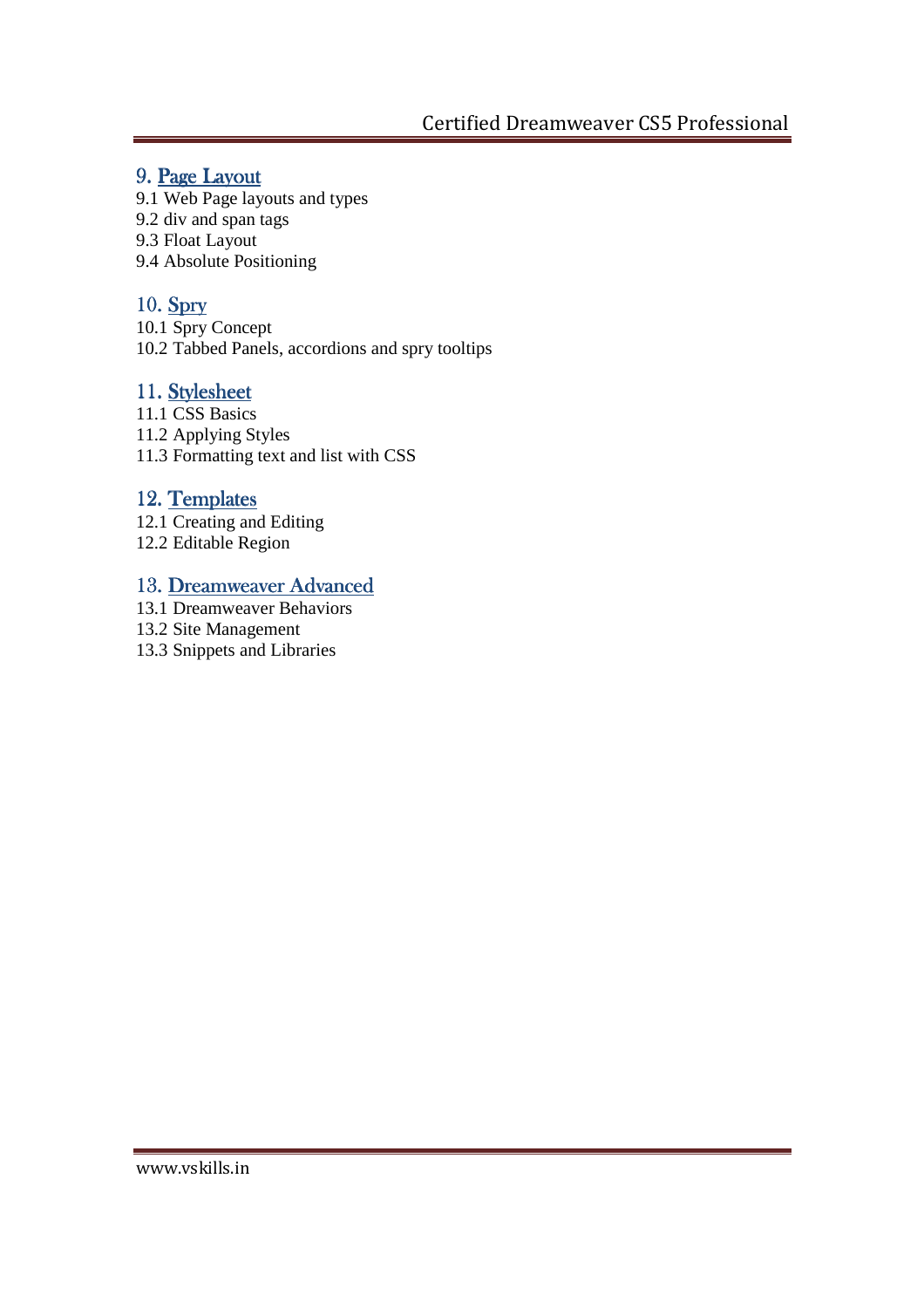# Sample Questions

#### 1. The language used for development of web pages is \_\_\_\_\_\_\_\_\_\_\_\_\_\_.

- A. JavaScript
- B. HTML
- C. CSS
- D. None of the above

### 2. The grouping of related fields in a web page is called \_\_\_\_\_\_\_\_\_\_\_\_\_\_.

- A. Fields
- B. Fieldset
- C. Fielder
- D. None of the above

#### 3. The protocol used by e-mail servers is \_\_\_\_\_\_\_\_\_\_\_\_\_\_.

- A. IMAP
- B. POP
- C. SMTP
- D. None of the above

#### 4. SVG means \_\_\_\_\_\_\_\_\_\_\_\_\_\_\_. SVG means \_\_\_\_\_\_\_\_\_\_\_\_\_\_\_. means \_\_\_\_\_\_\_\_\_\_\_\_\_\_\_.

- A. Scalable Vector Graphics
- B. Scalable Vector Graph
- C. Scaled Vector Graphics
- D. None of the above

#### $5.$  The term HREF expands to  $\frac{1}{\sqrt{2}}$

- A. Hypertext Reference B. Hypertext Refer
- C. Hyper Reference
- D. None of the above

**Answers: 1 (B), 2 (B), 3 (C), 4 (A), 5 (A)**